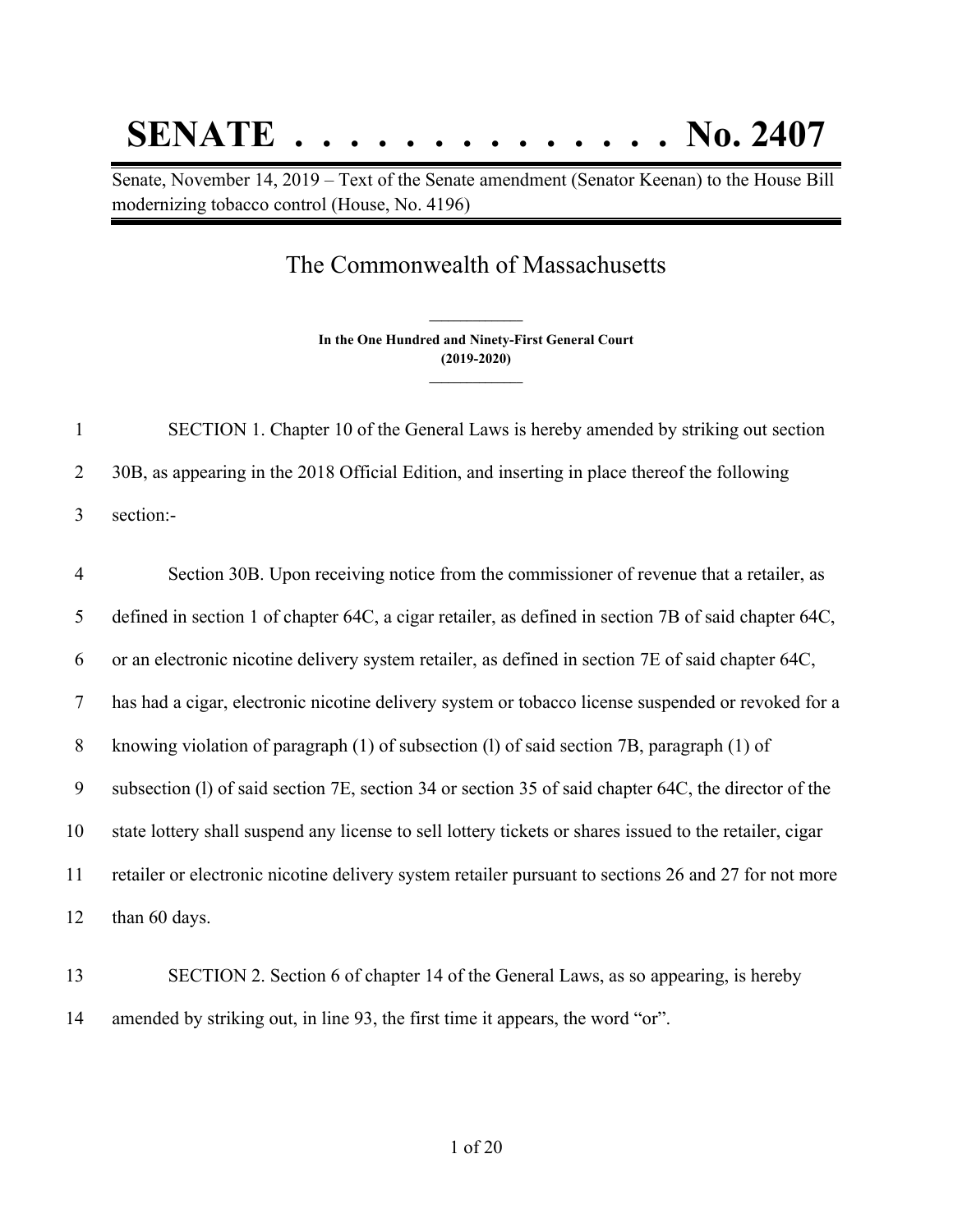| 15 | SECTION 3. Said section 6 of said chapter 14, as so appearing, is hereby further                              |
|----|---------------------------------------------------------------------------------------------------------------|
| 16 | amended by inserting after the figure "64C", in line 94, the following words:- or electronic                  |
| 17 | nicotine delivery system distributor or electronic nicotine delivery system retailer as defined in            |
| 18 | section 7E of said chapter 64C.                                                                               |
| 19 | SECTION 4. Chapter 32A of the General Laws is hereby amended by adding the                                    |
| 20 | following section:-                                                                                           |
| 21 | Section 29. (a) The commission shall provide to any active or retired employee of the                         |
| 22 | commonwealth who is insured under the group insurance commission coverage for: (i) tobacco                    |
| 23 | use cessation counseling; and (ii) all generic United States Food and Drug Administration-                    |
| 24 | approved tobacco cessation products without cost sharing when prescribed by a health care                     |
| 25 | provider.                                                                                                     |
| 26 | (b) The commission may employ reasonable managed care techniques consistent with                              |
| 27 | state and federal law to determine the frequency, method, treatment or setting for the                        |
| 28 | recommended item or service; provided, however, that covered persons shall have access to at                  |
| 29 | least 1 tobacco cessation product without prior authorization.                                                |
| 30 | SECTION 5. Section 16 of chapter 62C of the General Laws, as appearing in the 2018                            |
| 31 | Official Edition, is hereby amended by inserting after subsection $(c\frac{1}{2})$ the following subsection:- |
| 32 | $(c3/4)$ Not later than the twentieth day of each calendar month or not later than the                        |
| 33 | twentieth day of the month following each calendar quarter, as required by the commissioner,                  |
| 34 | every licensee under section 7E of chapter 64C shall file with the commissioner a return for each             |
| 35 | place of business that the licensee maintains stating the quantity of electronic nicotine delivery            |
| 36 | systems sold by the licensee in the commonwealth during the preceding calendar month or                       |
|    |                                                                                                               |

of 20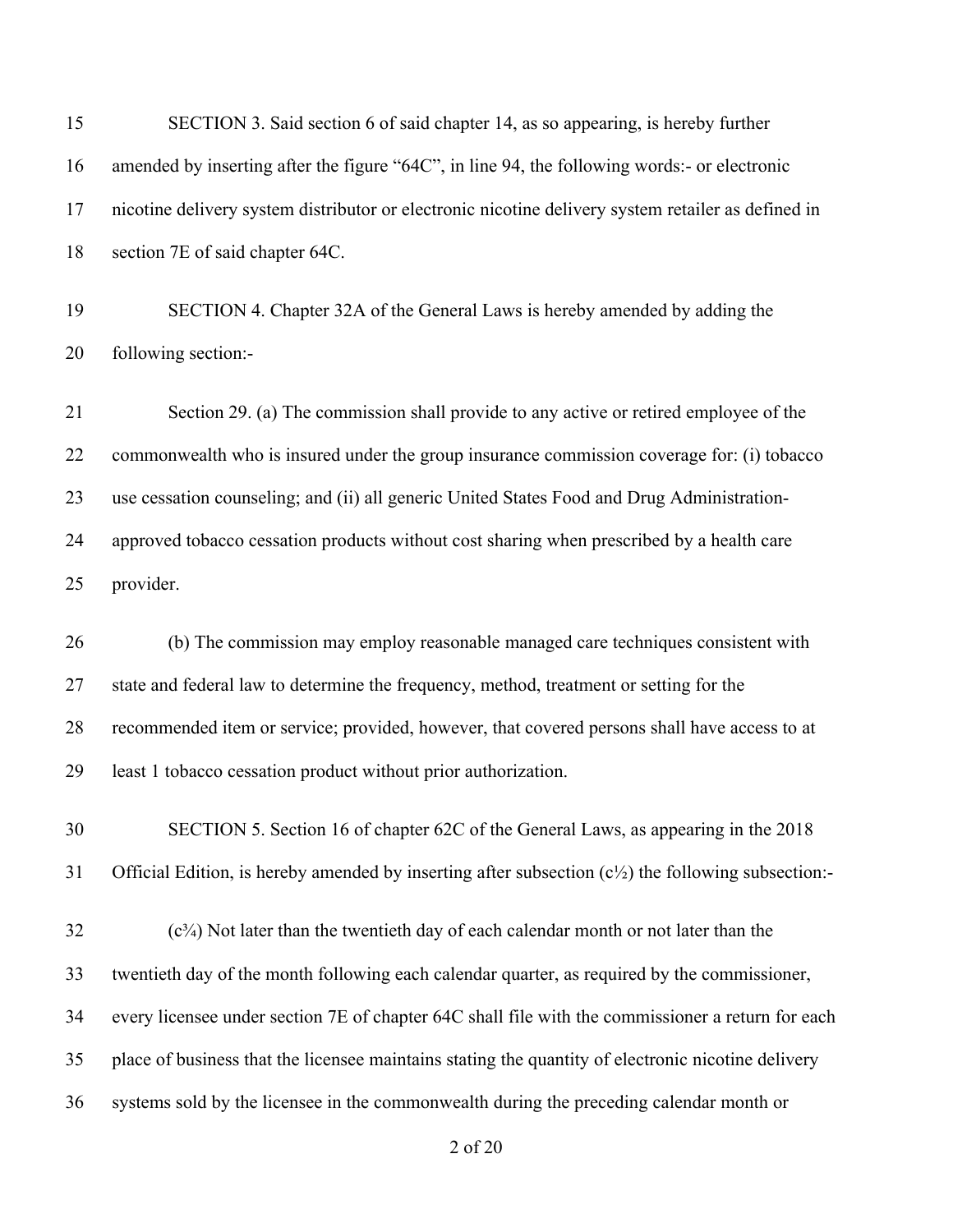| 37 | quarter, as required by the commissioner. The return shall contain or be accompanied by any           |
|----|-------------------------------------------------------------------------------------------------------|
| 38 | additional information that the commissioner may require. If a licensee ceases to sell electronic     |
| 39 | nicotine delivery systems, the licensee shall immediately file with the commissioner a return for     |
| 40 | the period in which the cessation took place.                                                         |
| 41 | SECTION 6. Section 67 of said chapter 62C, as so appearing, is hereby amended by                      |
| 42 | striking out, in lines 7 and 23, the words "retailer, cigar" and inserting in place thereof, in each  |
| 43 | instance, the following words:- retailer, electronic nicotine delivery system distributor or          |
| 44 | electronic nicotine delivery system retailer, cigar.                                                  |
| 45 | SECTION 7. Said section 67 of said chapter 62C, as so appearing, is hereby further                    |
| 46 | amended by striking out, in lines 33 and 35, the words "retailers and" and inserting in place         |
| 47 | thereof, in each instance, the following words:- retailers, electronic nicotine delivery system       |
| 48 | retailers and.                                                                                        |
| 49 | SECTION 8. Said section 67 of said chapter 62C, as so appearing, is hereby further                    |
| 50 | amended by inserting after the word "retailers", in line 49, the following words:-, electronic        |
| 51 | nicotine delivery system distributors, electronic nicotine delivery system retailers.                 |
| 52 | SECTION 9. Said section 67 of said chapter 62C, as so appearing, is hereby further                    |
| 53 | amended by inserting after the word "retailers", in line 65, the first time it appears, the following |
| 54 | words:-; electronic nicotine delivery system distributors; electronic nicotine delivery system        |
| 55 | retailers.                                                                                            |
| 56 | SECTION 10. Said section 67 of said chapter 62C, as so appearing, is hereby further                   |
| 57 | amended by inserting after the word "wholesaler", in lines 67 and 68, the following words:-,          |
| 58 | electronic nicotine delivery system distributor.                                                      |

of 20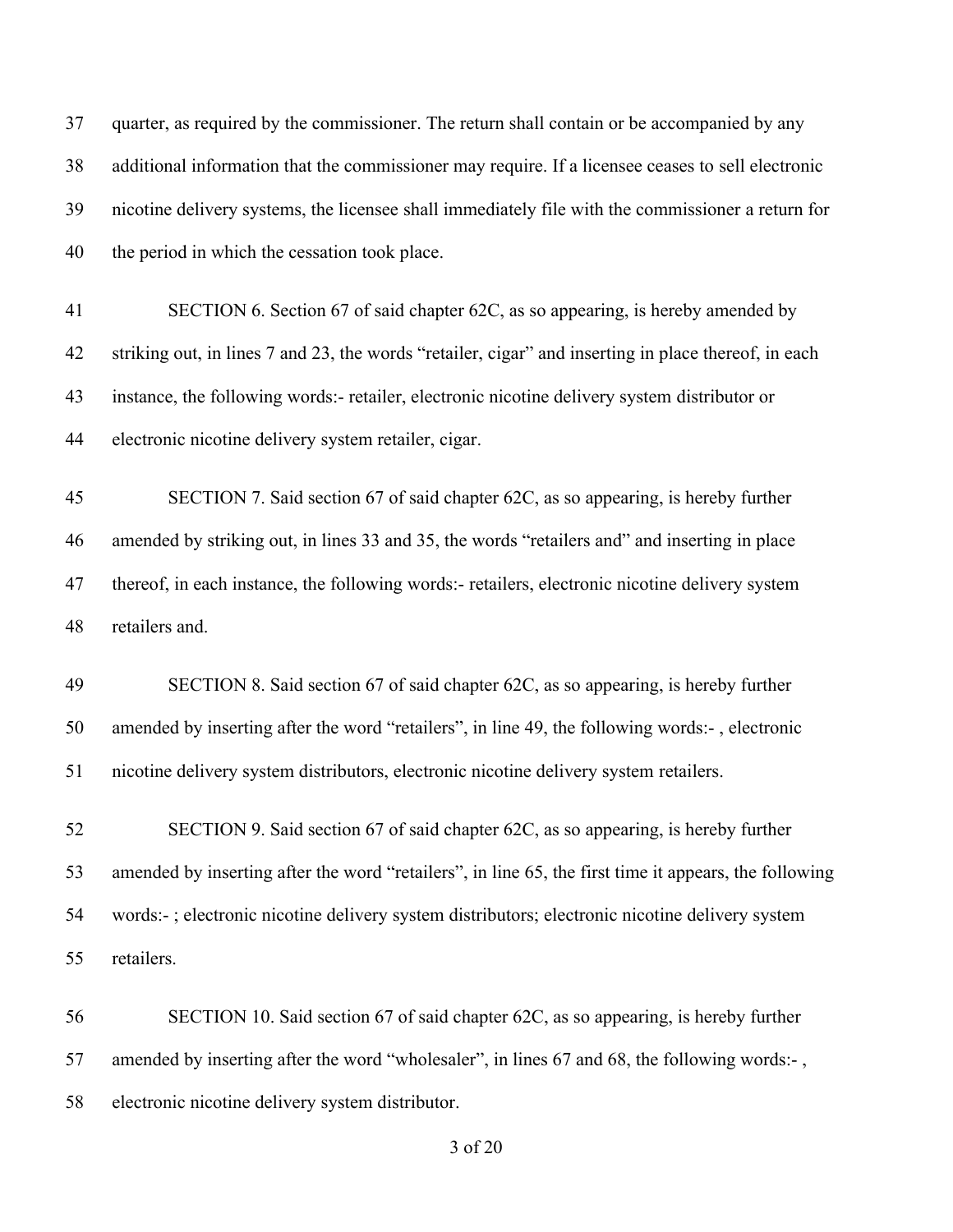| 59 | SECTION 11. Section 68 of said chapter 62C, as so appearing, is hereby amended by                    |
|----|------------------------------------------------------------------------------------------------------|
| 60 | inserting after the figure "64C", in line 45, the following words:-, an electronic nicotine delivery |
| 61 | system retailer, as defined in subsection (a) of section 7E of said chapter 64C.                     |
| 62 | SECTION 12. Said section 68 of said chapter 62C, as so appearing, is hereby further                  |
| 63 | amended by inserting after the figure "64C", in line 49, the following words:-, paragraph (1) of     |
| 64 | subsection (1) of section 7E of said chapter 64C.                                                    |
| 65 | SECTION 13. Section 1 of chapter 64C of the General Laws, as so appearing, is hereby                 |
| 66 | amended by inserting after the word "cigarettes", in line 8, the following words:-, an electronic    |
| 67 | nicotine delivery system as defined in subsection (a) of section 7E.                                 |
| 68 | SECTION 14. Subsection (a) of section 2C of said chapter 64C, as so appearing, is                    |
| 69 | hereby amended by striking out clause (3) and inserting in place thereof the following clause:-      |
| 70 | (3) each cigarette listed in the certification shall be described with the following                 |
| 71 | information:                                                                                         |
| 72 | (i) brand, the trade name on the package;                                                            |
| 73 | (ii) style, light or ultra light;                                                                    |
| 74 | (iii) length in millimeters;                                                                         |
| 75 | (iv) circumference in millimeters;                                                                   |
| 76 | (v) filter or non-filter;                                                                            |
| 77 | (vi) package description, soft pack or box; and                                                      |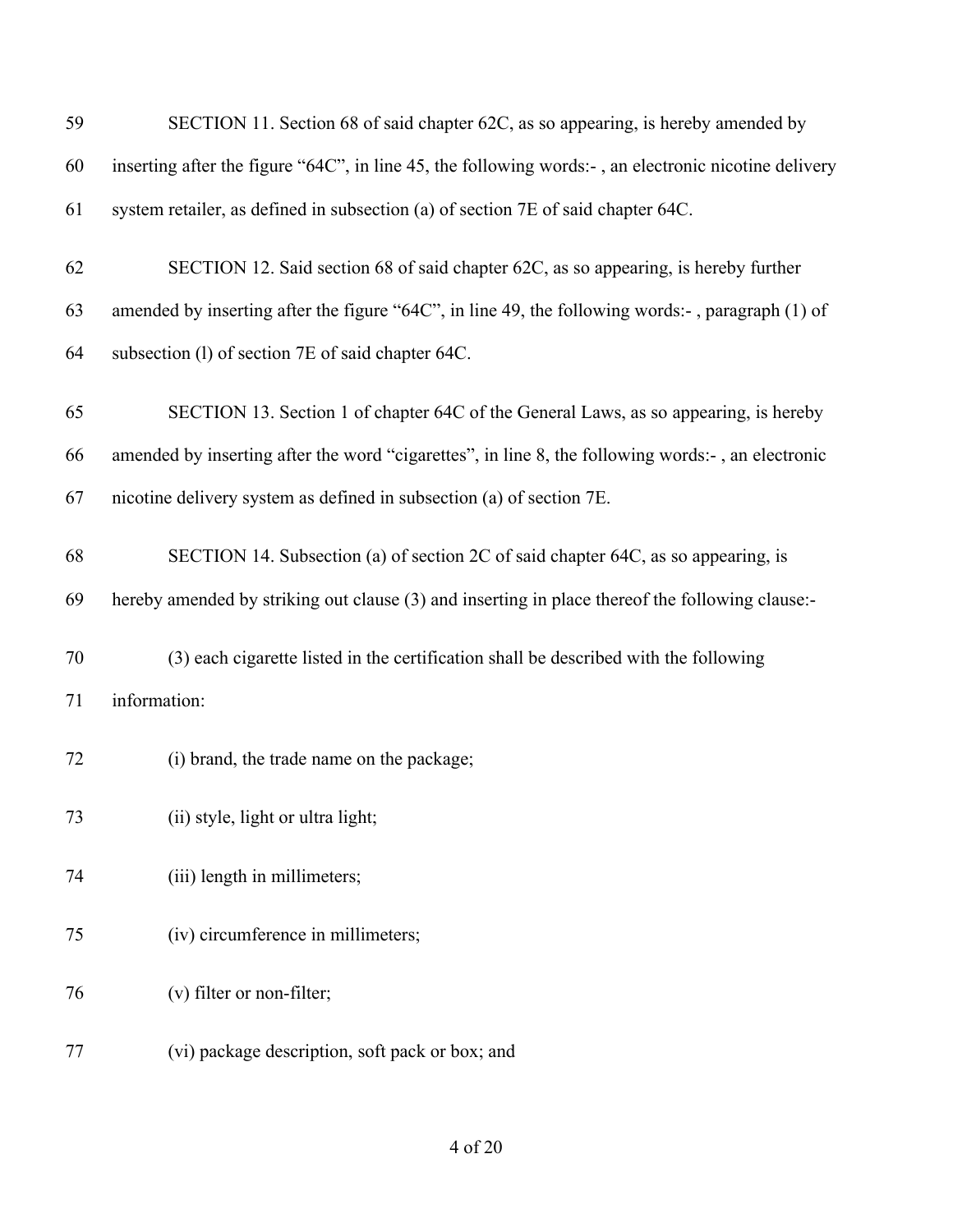(vii) the marking approved in accordance with this section.

 SECTION 15. Said chapter 64C is hereby amended by inserting after section 7D the following section:-

 Section 7E. (a) As used in this section, the following words shall have the following meanings unless the context clearly requires otherwise:

 "Electronic nicotine delivery system", an electronic device, whether for 1-time use or reusable, that can be used to deliver nicotine or another substance to a person inhaling from the device including, but not limited to, electronic cigarettes, electronic cigars, electronic cigarillos, electronic pipes, vaping pens, hookah pens and other similar devices that rely on vaporization or aerosolization; provided, however, that "electronic nicotine delivery system" shall also include any noncombustible liquid or gel that is manufactured into a finished product for use in such electronic device; provided further, that "electronic nicotine delivery system" shall also include any component, part or accessory of a device used during the operation of the device even if the part or accessory was sold separately; and provided further, that "electronic nicotine delivery system" shall not include a product that has been approved by the United States Food and Drug Administration for the sale of or use as a tobacco cessation product or for other medical purposes and is marketed and sold or prescribed exclusively for that approved purpose.

 "Electronic nicotine delivery system distributor", (i) a person who imports or causes to be imported into the commonwealth electronic nicotine delivery systems for sale or who manufactures electronic nicotine delivery systems in the commonwealth; or (ii) a person within or without the commonwealth who is authorized by the commissioner to make returns and pay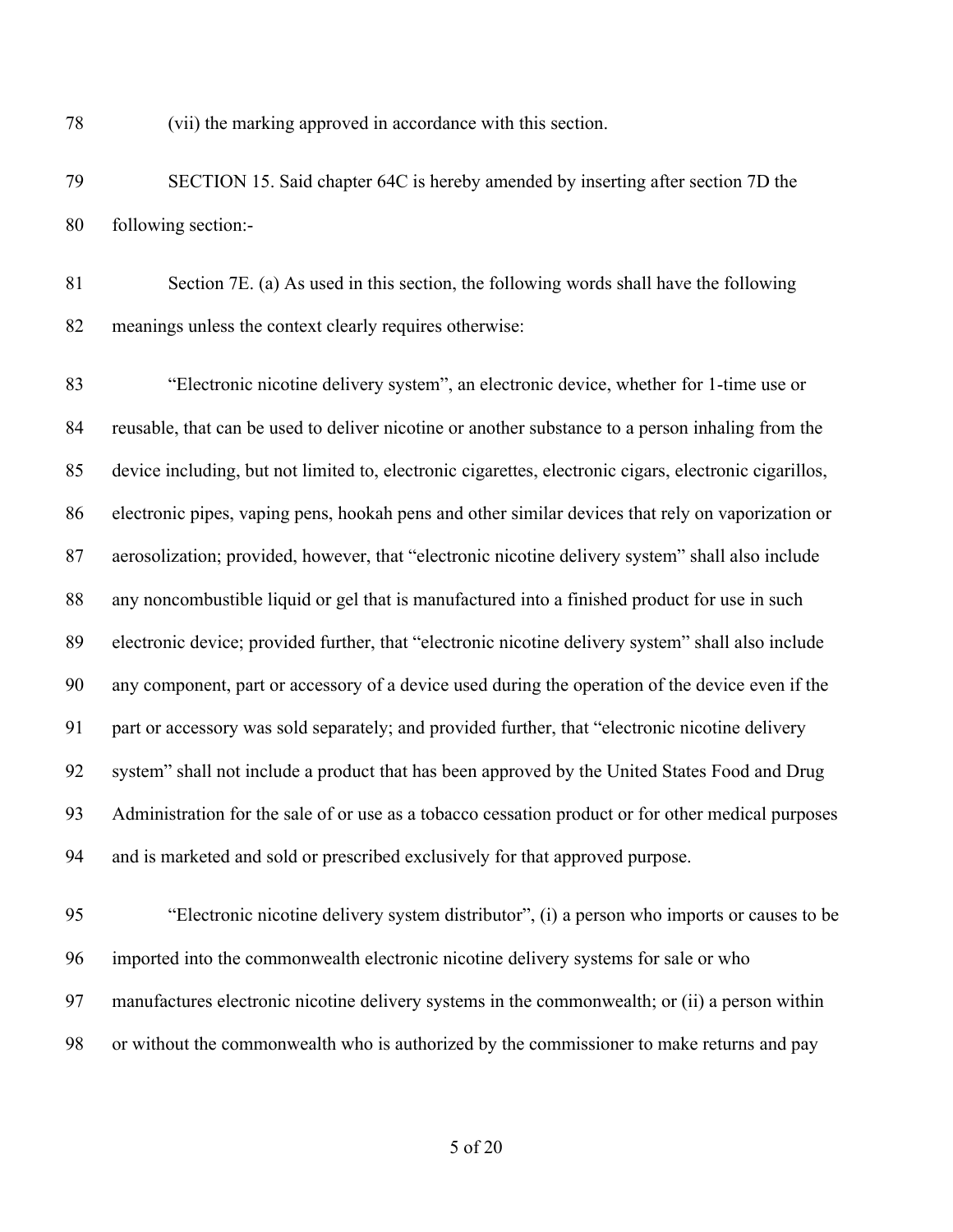the excise on electronic nicotine delivery systems sold, shipped or delivered by the person to a person in the commonwealth.

 "Electronic nicotine delivery system retailer", a person who sells or furnishes electronic nicotine delivery systems to consumers for individual use; provided, however, that the electronic nicotine delivery systems shall not be used for the purpose of resale.

"Person", a natural person, corporation, association, partnership or other legal entity.

 "Taxed electronic nicotine delivery system", an electronic nicotine delivery system upon which the excise has been paid in full by the date on which payment was due and with respect to which the return has been completed, signed and filed with the commissioner by the date on which the return was due pursuant to this section and section 16 of chapter 62C.

 "Untaxed electronic nicotine delivery system", an electronic nicotine delivery system upon which the excise has not been paid in full by the date on which payment was due or with respect to which the return has not been completed, signed and filed with the commissioner by the date on which the return was due pursuant to this section and section 16 of chapter 62C.

 "Wholesale price", in the case of: (i) a manufacturer of electronic nicotine delivery systems, the price set for such products or, if no price has been set, the wholesale value of the electronic nicotine delivery system; (ii) an electronic nicotine delivery system distributor who is not a manufacturer of electronic nicotine delivery systems, the price at which the electronic nicotine delivery system distributor purchased the electronic nicotine delivery system; or (iii) an electronic nicotine delivery system retailer or a consumer, the price at which the electronic nicotine delivery system retailer or consumer purchased the electronic nicotine delivery system.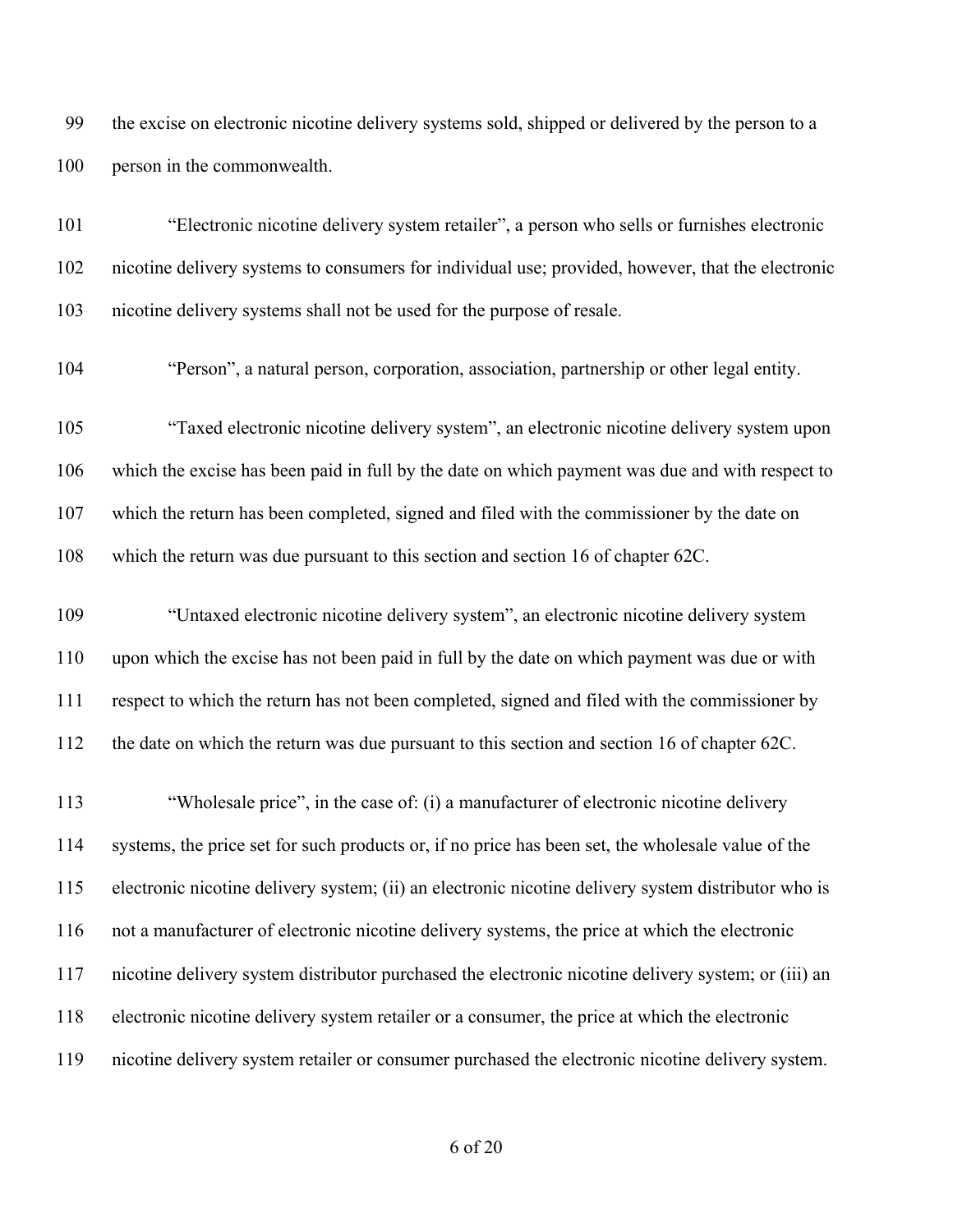(b) There shall be an excise on an electronic nicotine delivery system held in the commonwealth at a rate of 75 per cent of the wholesale price. The excise shall be imposed on an electronic nicotine delivery system distributor at the time that the electronic nicotine delivery system is manufactured, purchased, imported, received or acquired in the commonwealth. The excise shall not be imposed on an electronic nicotine delivery system that is exported from the commonwealth.

 (c) An electronic nicotine delivery system retailer shall be liable for the collection of the excise on all electronic nicotine delivery systems that are in the electronic nicotine delivery system retailer's possession at any time and upon which the excise has not been paid by an electronic nicotine delivery system distributor. There shall be a presumption that the excise on the electronic nicotine delivery system has not been paid and that the electronic nicotine delivery system retailer is liable for the collection of the excise on the electronic nicotine delivery system if, upon demand, an electronic nicotine delivery system retailer fails to produce or exhibit to the commissioner or the commissioner's authorized representative an invoice by an electronic nicotine delivery system distributor for an electronic nicotine delivery system in the electronic nicotine delivery system retailer's possession.

 (d) The amount of the excise advanced and paid by an electronic nicotine delivery system distributor or electronic nicotine delivery system retailer under this section shall be added to and collected as part of the sales price of the electronic nicotine delivery system.

 (e)(1) An electronic nicotine delivery system distributor shall be liable for the payment of the excise on electronic nicotine delivery systems that the electronic nicotine delivery system distributor imports or causes to be imported into the commonwealth or that the electronic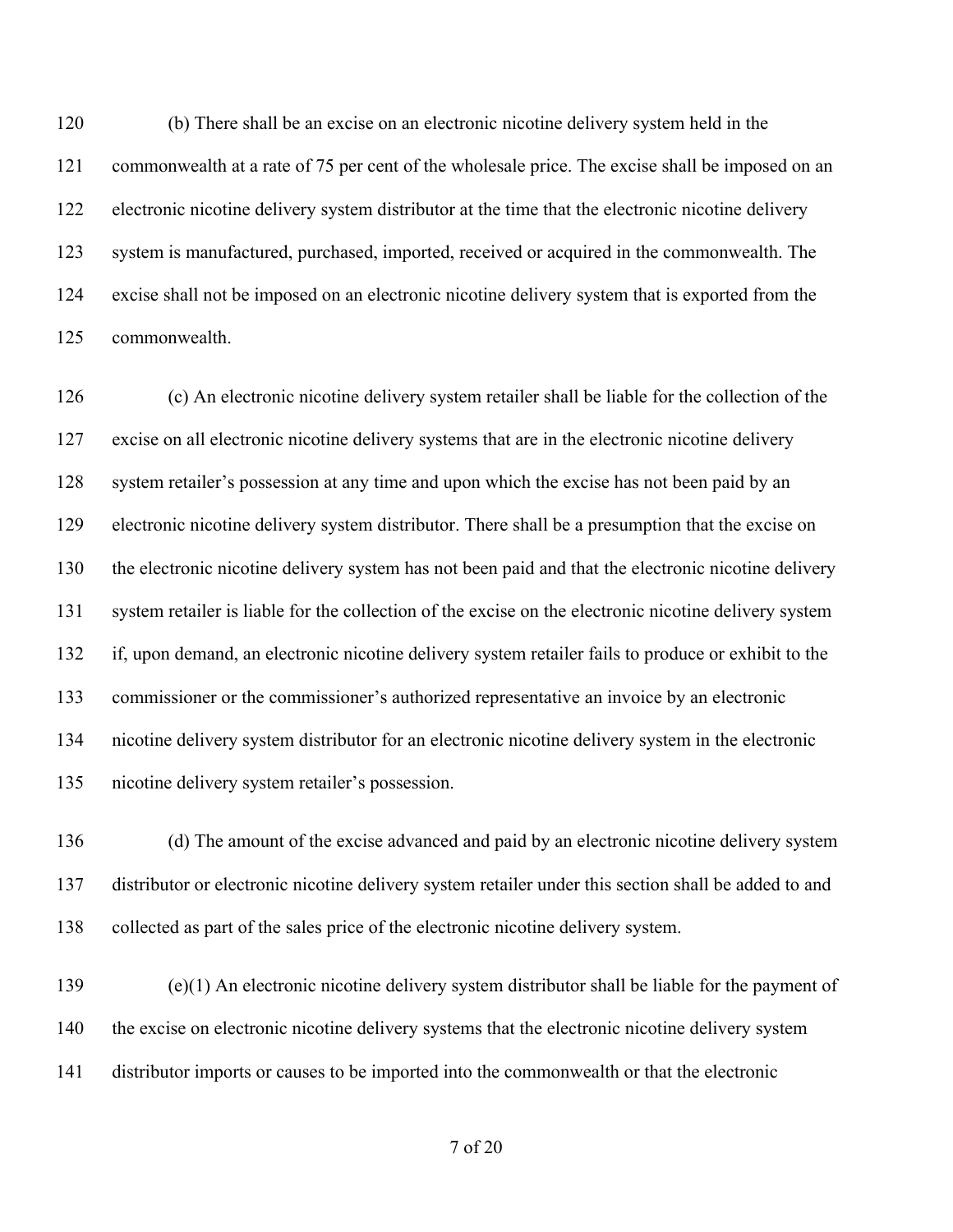nicotine delivery system distributor manufactures in the commonwealth. An electronic nicotine delivery system distributor authorized by the commissioner to make returns and pay the excise on electronic nicotine delivery systems sold, shipped or delivered by the electronic nicotine delivery system distributor to a person in the commonwealth shall be liable for the collection and payment of the excise on all of the electronic nicotine delivery systems so sold, shipped or delivered.

 (2) A person who does not acquire untaxed electronic nicotine delivery systems but acquires taxed electronic nicotine delivery systems for sale at retail shall not be licensed as an electronic nicotine delivery system distributor under this section; provided, however, that the person shall be required to be licensed as an electronic nicotine delivery system retailer during the period that the person is an electronic nicotine delivery system retailer of taxed electronic nicotine delivery systems.

 (f) A person outside the commonwealth who ships or transports electronic nicotine delivery systems to electronic nicotine delivery system retailers in the commonwealth to be sold by electronic nicotine delivery system retailers may apply for a license as a nonresident electronic nicotine delivery system distributor. Upon the issuance of such a license, the licensee shall be subject to this section and may act as an electronic nicotine delivery system distributor; provided, however, that such person shall file proof with the person's application that the person has appointed the state secretary as the person's agent for service of process relating to any matter or issue arising under this section. The person shall also agree to submit the person's books, accounts and records for examination in the commonwealth during reasonable business hours upon request by the commissioner or the commissioner's authorized representative.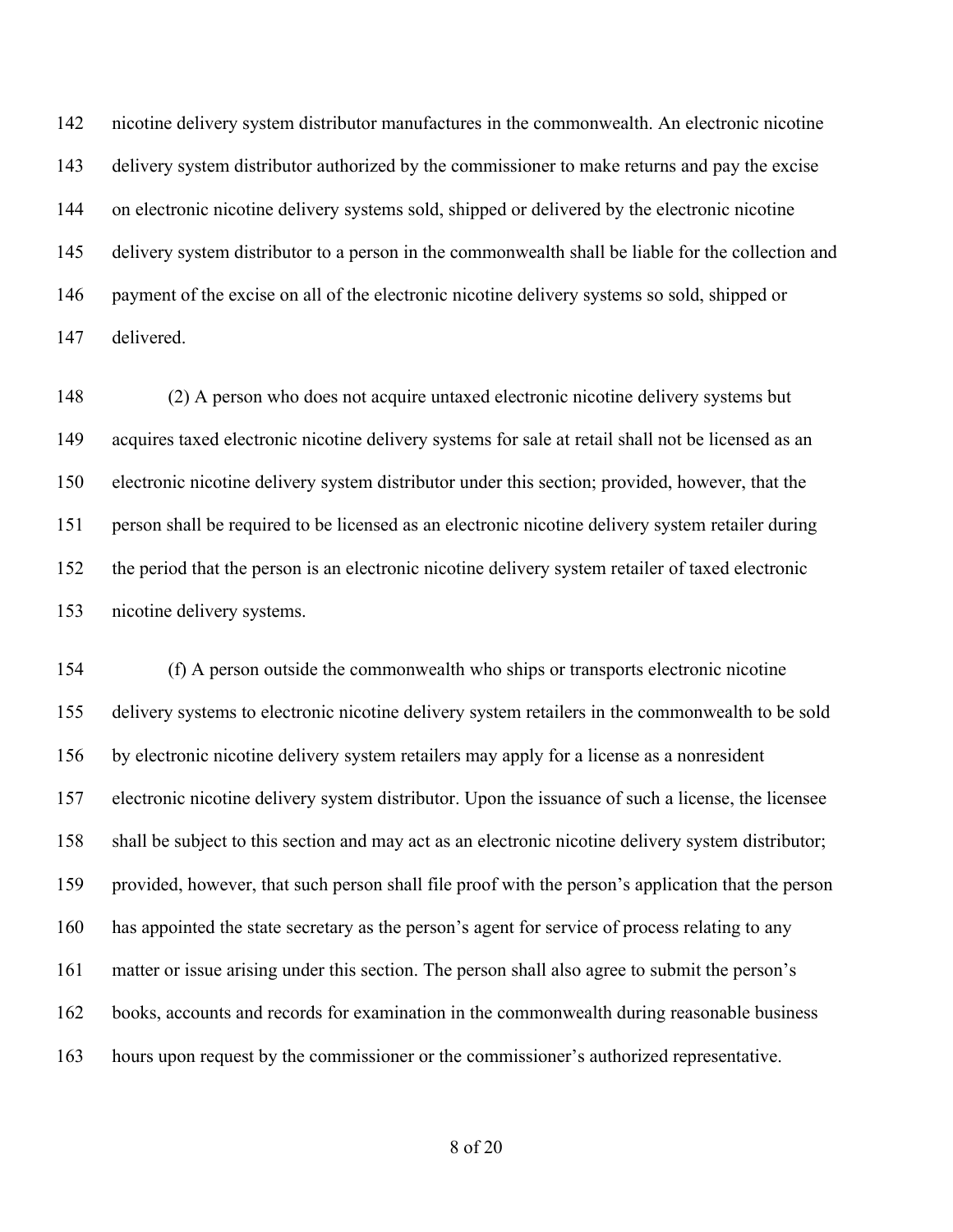(g) A resident of the commonwealth shall be liable for the collection of the excise on all electronic nicotine delivery systems that are in the resident's possession at any time and upon which the excise has not been paid by an electronic nicotine delivery system distributor or electronic nicotine delivery system retailer. There shall be a presumption that the excise on the electronic nicotine delivery system has not been paid and that the resident is liable for such excise if a resident, upon demand, fails to produce or exhibit to the commissioner or the commissioner's authorized representative an invoice or sales receipt by an electronic nicotine delivery system distributor or electronic nicotine delivery system retailer for an electronic nicotine delivery system in the resident's possession.

 (h) No person shall act as an electronic nicotine delivery system distributor or electronic nicotine delivery system retailer in the commonwealth unless licensed to do so under section 67 of chapter 62C. If an electronic nicotine delivery system distributor or electronic nicotine delivery system retailer acts as both an electronic nicotine delivery system distributor and electronic nicotine delivery system retailer at a single place of business, the electronic nicotine delivery system distributor or electronic nicotine delivery system retailer shall procure a license to act as an electronic nicotine delivery system distributor and a license to act as an electronic nicotine delivery system retailer unless, upon application to the commissioner, the commissioner determines otherwise. Each license so issued or a duplicate copy thereof shall be prominently displayed on the premises covered by the license.

 (i) Except as otherwise provided in this section, the provisions of this chapter and chapter 62C relative to the assessment, collection, payment, abatement, verification and administration of taxes, including penalties, shall apply to the excise imposed by this section.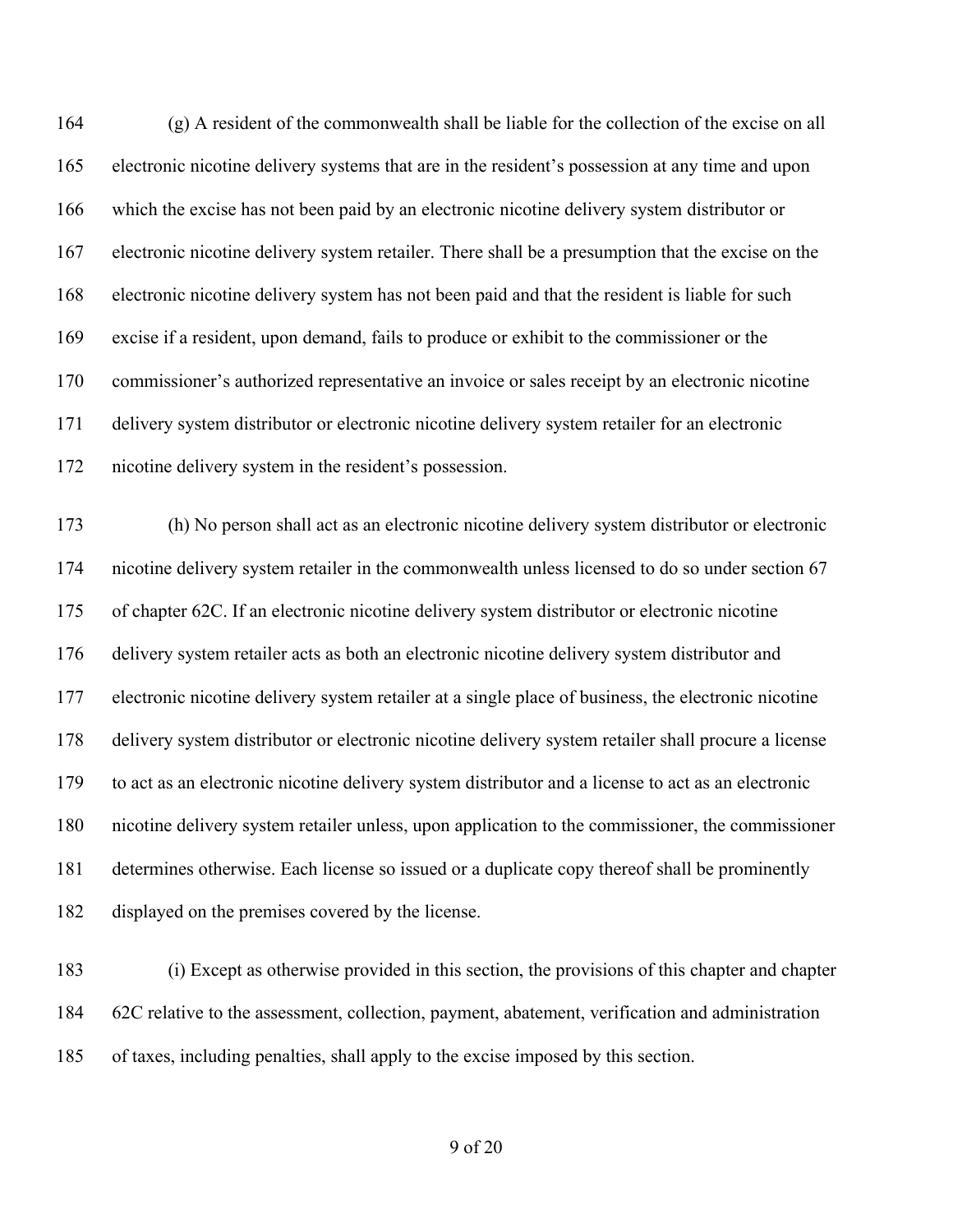(j) For the purposes of section 5, electronic nicotine delivery systems shall be tobacco products, an electronic nicotine delivery system distributor shall be a wholesaler and an electronic nicotine delivery system retailer shall be a retailer.

 (k) For the purposes of section 8, untaxed electronic nicotine delivery systems found in the commonwealth shall be cigarettes, which have not been returned and are not returnable under section 16 of chapter 62C or section 6 as applicable.

 (l)(1) A person who sells, offers for sale or possesses with intent to sell an electronic nicotine delivery system or otherwise acts as an electronic nicotine delivery system distributor or electronic nicotine delivery system retailer without being licensed as such shall, in addition to any other penalties provided by chapter 62C or this chapter, be subject to a civil penalty of not more than \$5,000 for the first offense and not more than \$25,000 for a second or subsequent offense.

 A person shall not, either as principal or agent, sell or solicit orders for electronic nicotine delivery systems to be shipped, mailed or otherwise sent or brought into the commonwealth to any person who is not a licensed electronic nicotine delivery system distributor or licensed electronic nicotine delivery system retailer unless the same is to be sold to or through a licensed electronic nicotine delivery system distributor or licensed electronic nicotine delivery system retailer. A person who knowingly violates this paragraph shall, in 204 addition to any other penalties provided by chapter 62C or this chapter, be subject to a civil penalty of not more than \$5,000 for the first offense and not more than \$25,000 for a second or subsequent offense.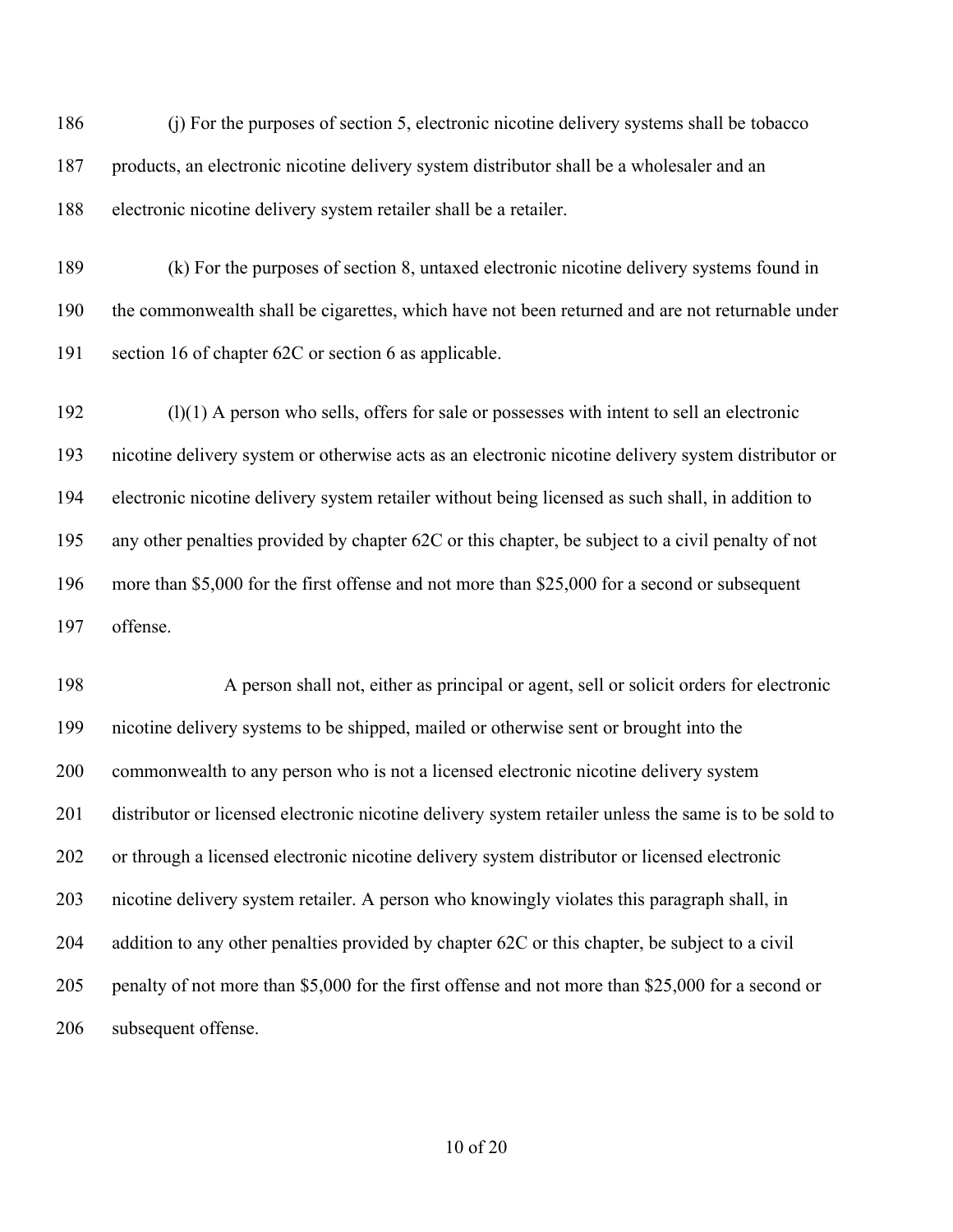An electronic nicotine delivery system shall be presumed to be subject to the excise under this section unless the person on whose premises the electronic nicotine delivery system was found establishes otherwise.

 (2) A person who knowingly: (i) has in the person's possession a shipping case or other container of electronic nicotine delivery systems that does not bear the name and address of the person receiving the electronic nicotine delivery systems from a manufacturer or such other markings as the commissioner may require; or (ii) is in possession of a shipping case or other container of electronic nicotine delivery systems from which the name and address of the person receiving the electronic nicotine delivery systems from the manufacturer has been erased or defaced shall, in addition to any other penalties provided by chapter 62C or this chapter, be subject to a civil penalty of not more than \$5,000 for the first offense and not more than \$25,000 218 for a second or subsequent offense.

 (3) A person who files a false return, affidavit or statement or who violates a provision of this section for which no other penalty has been provided shall, in addition to any other penalty provided by chapter 62C or this chapter, be subject to a civil penalty of not more than \$5,000 for the first offense and not more than \$25,000 for a second or subsequent offense.

 (4) When the commissioner or a police officer discovers an untaxed electronic nicotine delivery system in the possession of a person who is not a licensed or commissioner-authorized electronic nicotine delivery system distributor, the commissioner or police officer may seize and take possession of the electronic nicotine delivery systems and any vending machine or other receptacle including, but not limited to, a motor vehicle, boat or airplane in which the electronic nicotine delivery systems are contained or transported.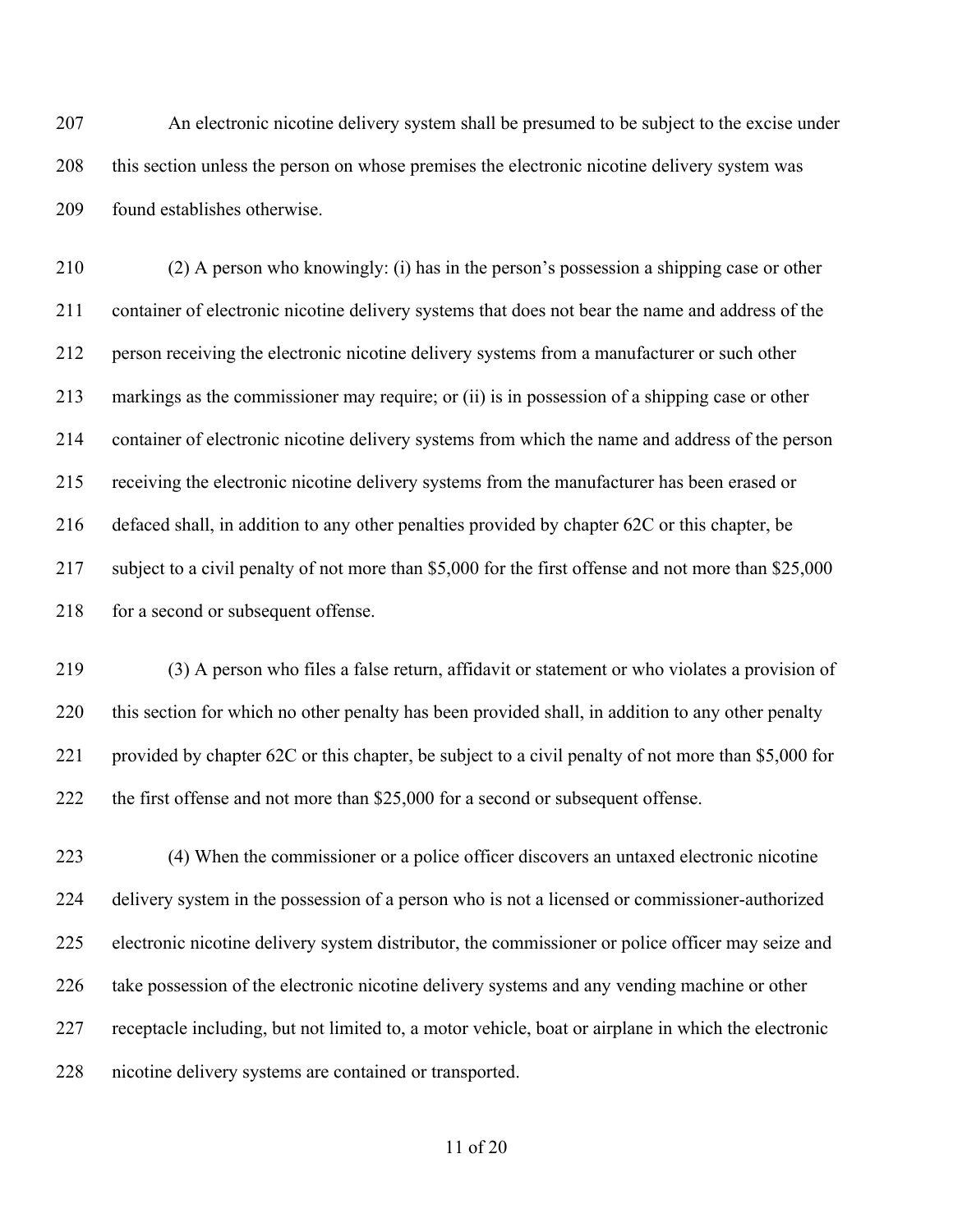Any electronic nicotine delivery system, vending machine or other receptacle seized by a police officer shall be turned over to the commissioner and shall be forfeited to the commonwealth. The commissioner shall destroy the electronic nicotine delivery system and shall destroy or otherwise dispose of the vending machine or other receptacle. The commissioner may, within a reasonable time after the seizure and by a public notice of not less than 5 days before the day of sale, sell the vending machine or other receptacle at public sale and deposit the proceeds in the General Fund.

 (5) The state police and local police departments may, and, at the request of the commissioner or the commissioner's duly authorized agent, shall, enforce this section. Each violation of this section shall be a separate offense.

 (m) Marijuana products as defined in section 1 of chapter 94G shall not be subject to the excise imposed under this section.

(n) The commissioner may promulgate regulations to implement this section.

 SECTION 16. Section 3A of chapter 64H of the General Laws, as appearing in the 2018 Official Edition, is hereby amended by inserting after the word "cigars", in line 4, the following words:- , electronic nicotine delivery systems.

 SECTION 17. Chapter 118E of the General Laws is hereby amended by inserting after section 10L the following section:-

 Section 10M. (a) The division and its contracted health insurers, health plans, health maintenance organizations, behavioral health management firms and third-party administrators under contract to a Medicaid managed care organization or primary care clinician plan shall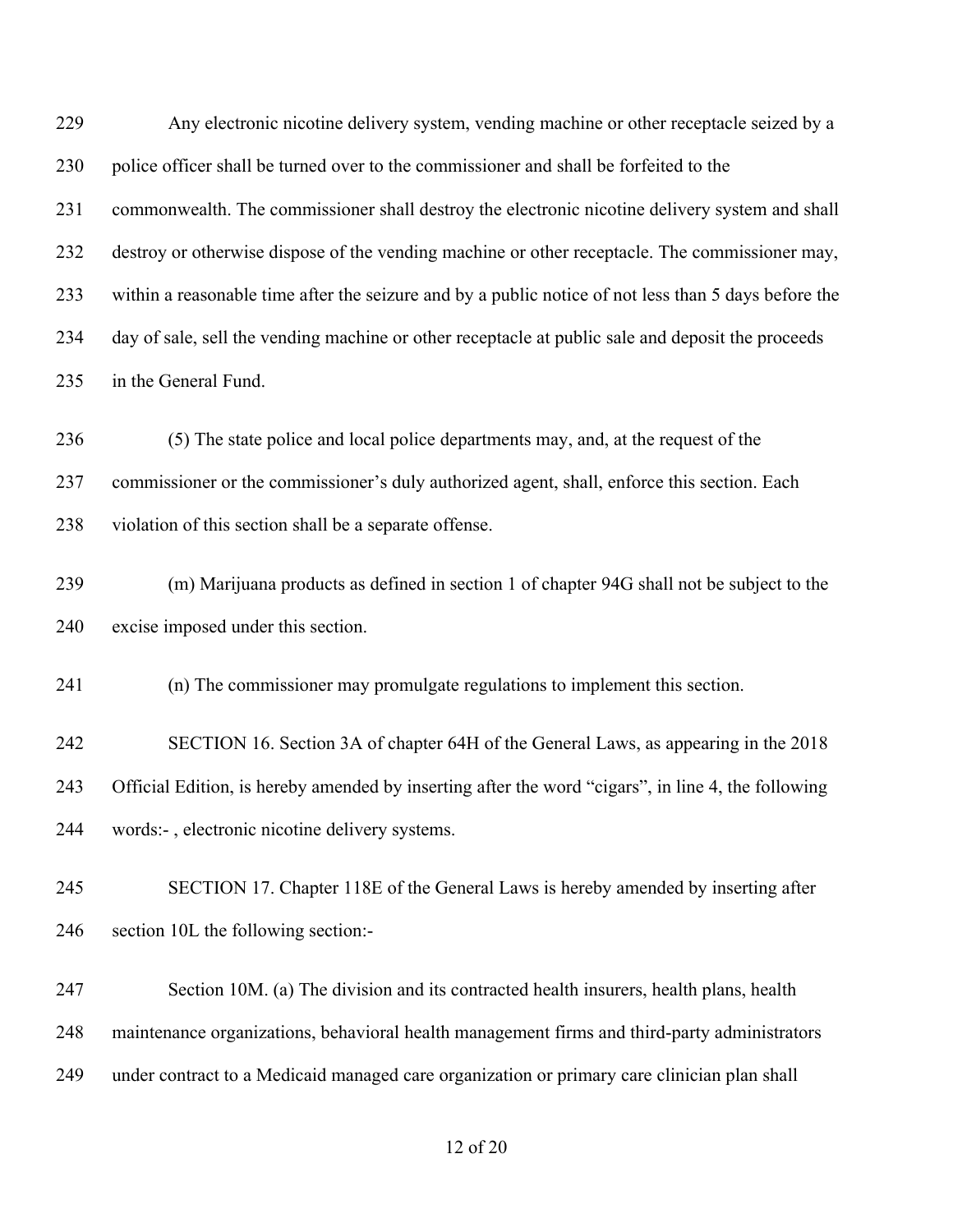provide coverage for: (i) tobacco use cessation counseling; and (ii) all generic United States Food and Drug Administration-approved tobacco cessation products without cost sharing when prescribed by a health care provider.

 (b) The division shall be permitted to employ reasonable managed care techniques consistent with state and federal law to determine the frequency, method, treatment or setting for the recommended item or service; provided, however, that covered persons shall have access to at least 1 tobacco cessation product without preauthorization.

 SECTION 18. Chapter 175 of the General Laws is hereby amended by inserting after section 47KK the following section:-

 Section 47LL. (a) An individual policy of accident and sickness insurance issued under section 108 that provides benefits for hospital expenses and surgical expenses and any group 261 blanket policy of accident and sickness insurance issued under section 110 that provides benefits for hospital expenses and surgical expenses delivered, issued or renewed by agreement between the insurer and the policyholder, within or outside the commonwealth, shall provide benefits for residents of the commonwealth and all group members having a principal place of employment in the commonwealth for: (i) tobacco use cessation counseling; and (ii) all generic United States Food and Drug Administration-approved tobacco cessation products without cost sharing when prescribed by a health care provider.

 (b) Carriers shall be permitted to employ reasonable managed care techniques consistent with state and federal law to determine the frequency, method, treatment or setting for the recommended item or service; provided, however, that covered persons shall have access to at least 1 tobacco cessation product without prior authorization.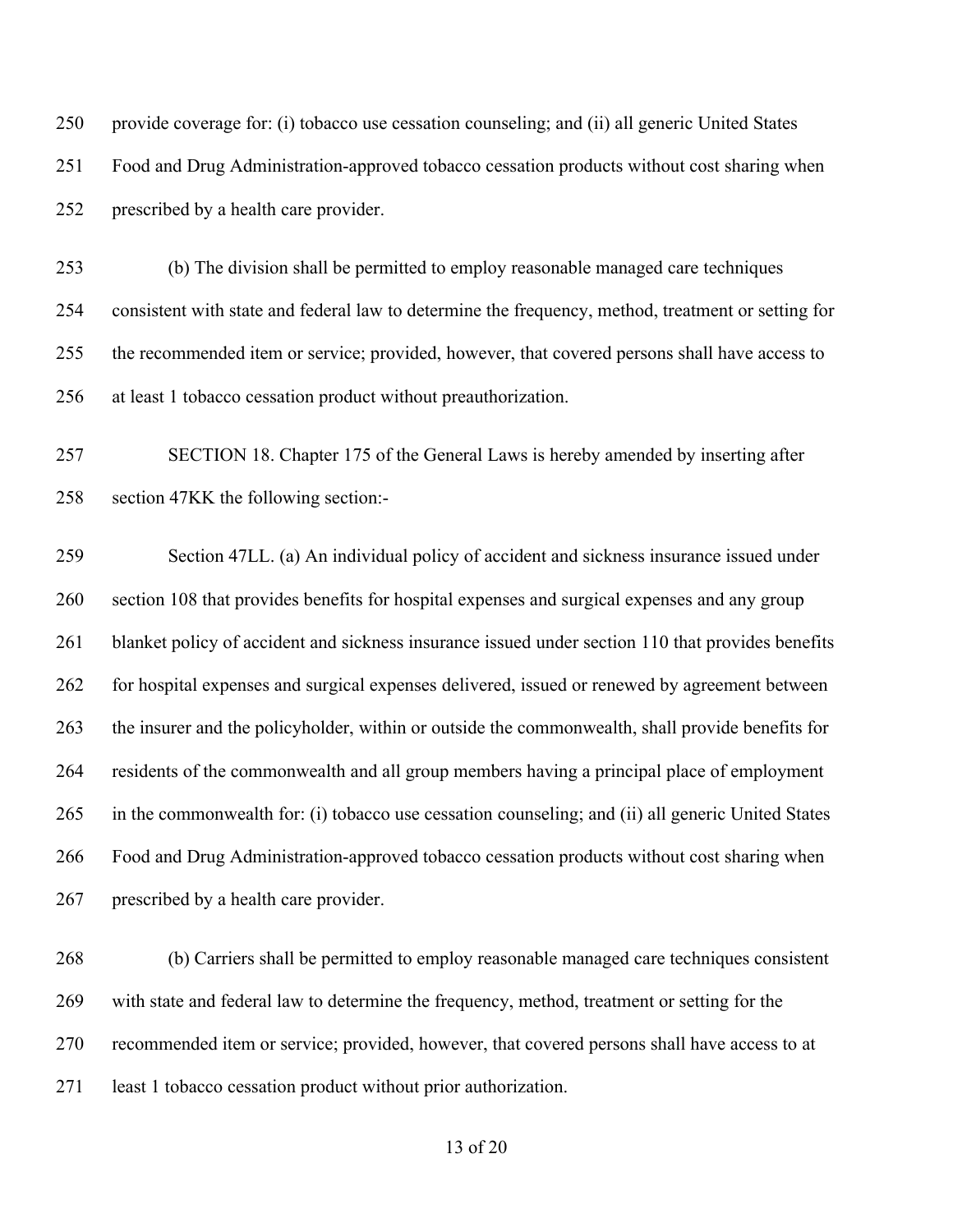SECTION 19. Chapter 176A of the General Laws is hereby amended by inserting after section 8MM the following section:-

 Section 8NN. (a) Any contract between a subscriber and the corporation under an individual or group hospital service plan that is delivered, issued or renewed within the commonwealth shall provide coverage for: (i) tobacco use cessation counseling; and (ii) all generic United States Food and Drug Administration-approved tobacco cessation products without cost sharing when prescribed by a health care provider. (b) Carriers shall be permitted to employ reasonable managed care techniques consistent with state and federal law to determine the frequency, method, treatment or setting for the recommended item or service; provided, however, that covered persons shall have access to at

least 1 tobacco cessation product without preauthorization.

 SECTION 20. Chapter 176B of the General Laws is hereby amended by inserting after section 4MM the following section:-

 Section 4NN. (a) Any subscription certificate under an individual or group medical service agreement delivered, issued or renewed within the commonwealth shall provide coverage for: (i) tobacco use cessation counseling; and (ii) all generic United States Food and Drug Administration-approved tobacco cessation products without cost sharing when prescribed by a health care provider.

 (b) Carriers shall be permitted to employ reasonable managed care techniques consistent with state and federal law to determine the frequency, method, treatment or setting for the recommended item or service; provided, however, that covered persons shall have access to at least 1 tobacco cessation product without prior authorization.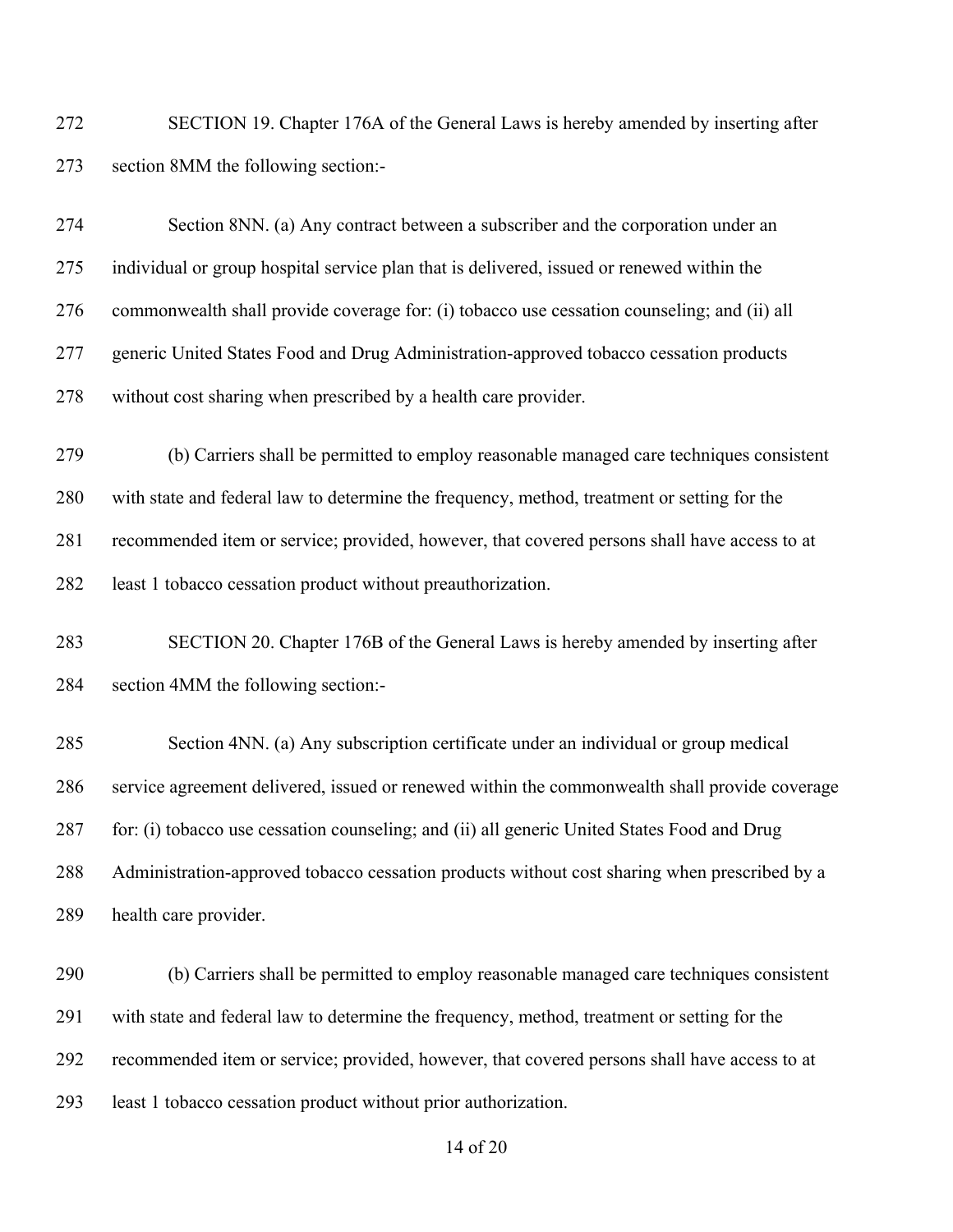SECTION 21. Chapter 176G of the General Laws is hereby amended by inserting after section 4EE the following section:-

| 296 | Section 4FF. (a) An individual or group health maintenance contract that is issued or             |
|-----|---------------------------------------------------------------------------------------------------|
| 297 | renewed within or without the commonwealth shall provide coverage for: (i) tobacco use            |
| 298 | cessation counseling; and (ii) all generic United States Food and Drug Administration-approved    |
| 299 | tobacco cessation products without cost sharing when prescribed by a health care provider.        |
| 300 | (b) Carriers shall be permitted to employ reasonable managed care techniques consistent           |
| 301 | with state and federal law to determine the frequency, method, treatment or setting for the       |
| 302 | recommended item or service; provided, however, that covered persons shall have access to at      |
| 303 | least 1 tobacco cessation product without prior authorization.                                    |
| 304 | SECTION 22. Section 6 of chapter 270 of the General Laws, as appearing in the 2018                |
| 305 | Official Edition, is hereby amended by striking out subsection (d) and inserting in place thereof |
| 306 | the following subsection:-                                                                        |
| 307 | (d) A person who violates this section shall be punished by a fine of $$1,000$ for the first      |
| 308 | offense, \$2,000 for a second offense and \$5,000 for a third or subsequent offense.              |
| 309 | SECTION 23. Said chapter 270 is hereby further amended by adding the following 2                  |
| 310 | sections:-                                                                                        |
| 311 | Section 28. (a) As used in this section, the following words shall have the following             |
| 312 | meanings unless the context clearly requires otherwise:-                                          |
| 313 | "Characterizing flavor", a distinguishable taste or aroma, other than the taste or aroma of       |
| 314 | tobacco, imparted or detectable before or during consumption of a tobacco product, including,     |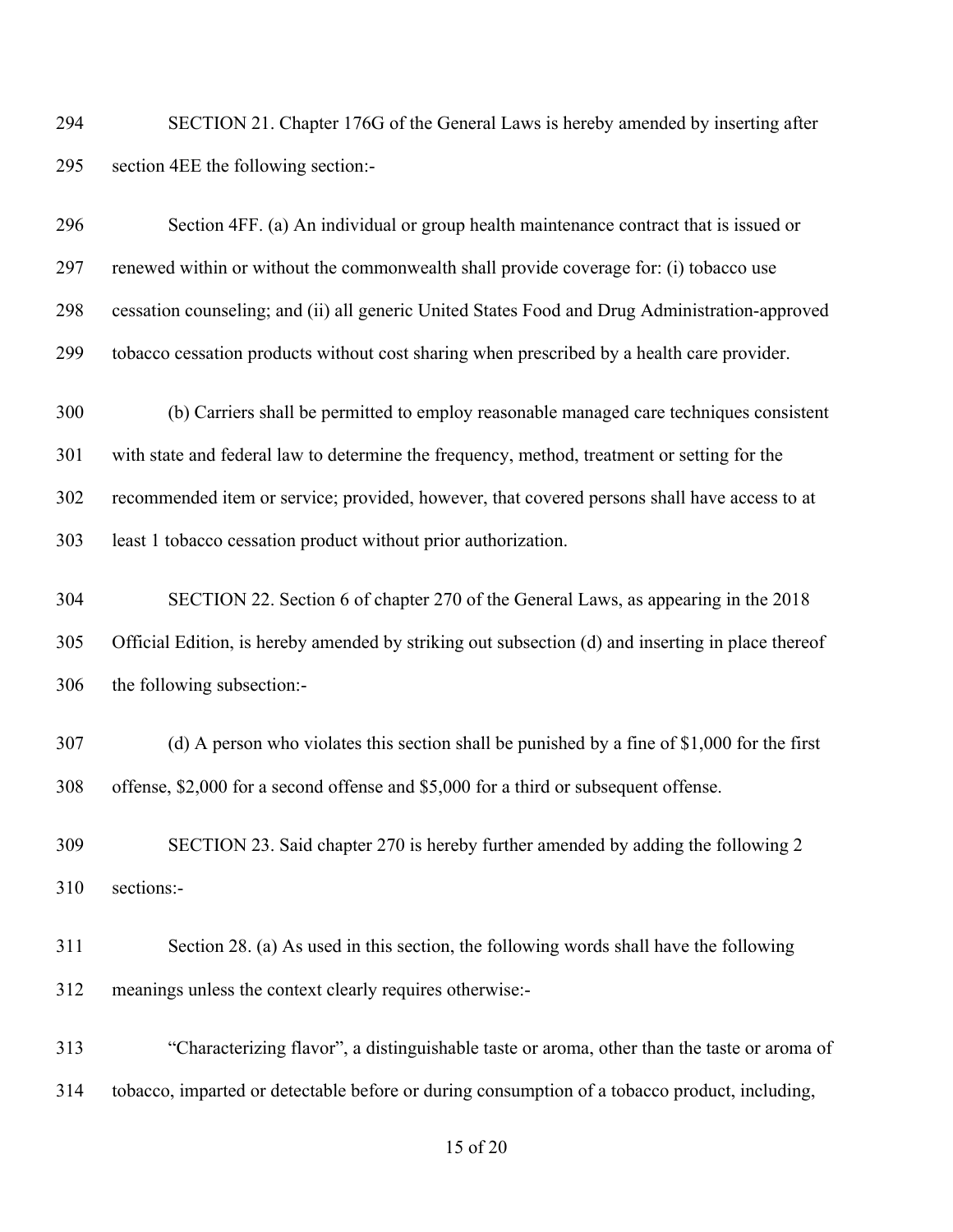but not limited to, a taste or aroma relating to any fruit, chocolate, vanilla, honey, candy, cocoa, dessert, alcoholic beverage, menthol, mint, wintergreen, herb or spice; provided, however, that no tobacco product shall be determined to have a characterizing flavor solely because of the provision of ingredient information or the use of additives or flavorings that do not contribute to the distinguishable taste or aroma of the product. "Constituent", any ingredient, substance, chemical or compound, other than tobacco, water or reconstituted tobacco sheet, that is added by the manufacturer to a tobacco product during the processing, manufacturing or packaging of the tobacco product; provided, however, that "constituent" shall include a smoke constituent. "Distinguishable", perceivable by the sense of smell or taste. "Flavored tobacco product", any tobacco product that contains a constituent that has or produces a characterizing flavor. "Manufacturer", a person that manufactures or produces a tobacco product. "Person", an individual, firm, fiduciary, partnership, corporation, trust or association, however formed, or a club, trustee, agency or receiver. "Retail establishment", a physical place of business or a section of a physical place of business in which a tobacco product is offered for sale to consumers. "Retailer", a person that operates a retail establishment. "Smoke constituent", any chemical or chemical compound in mainstream or sidestream tobacco smoke that transfers from any component of the tobacco product to the smoke or that is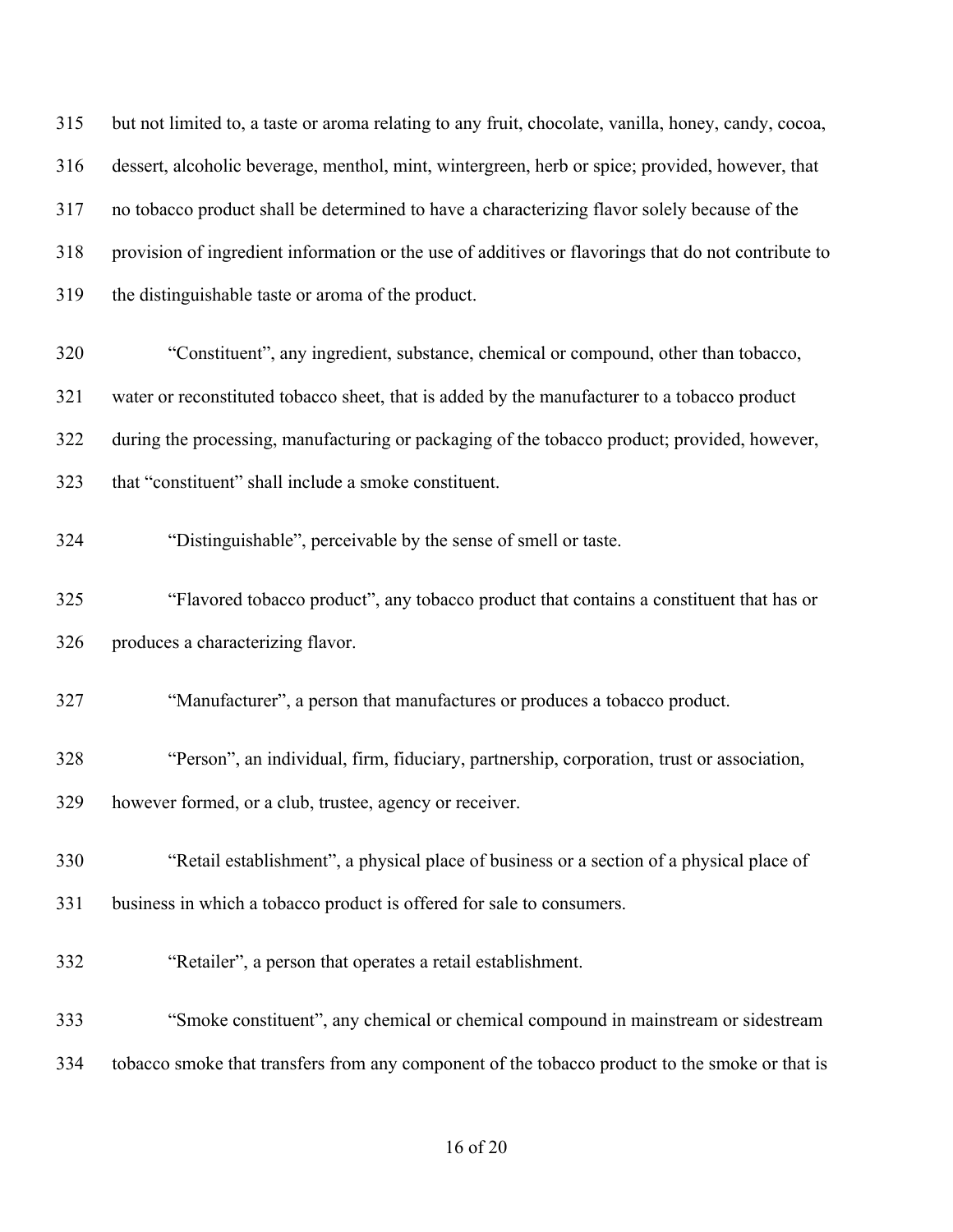formed by the combustion or heating of tobacco, additives or other component of the tobacco product.

 "Tobacco product", a product containing or made or derived from tobacco or nicotine that is intended for human consumption, whether smoked, chewed, absorbed, dissolved, inhaled, snorted, sniffed or ingested by any other means including, but not limited to, cigarettes, cigars, little cigars, chewing tobacco, pipe tobacco, snuff, electronic cigarettes, electronic cigars, electronic pipes, electronic nicotine delivery systems or any other similar products that rely on vaporization or aerosolization regardless of nicotine content in the product; provided, however, that "tobacco product" shall also include any component, part or accessory of a tobacco product; and provided further, that "tobacco product" shall not include a product that has been approved by the United States Food and Drug Administration for the sale of or use as a tobacco cessation product or for other medical purposes and is marketed and sold or prescribed exclusively for the approved purpose.

 "Tobacco product flavor enhancer", any product designed, manufactured, produced, marketed or sold to produce a characterizing flavor when added to any tobacco product.

 (b) No person, retailer or manufacturer shall sell, distribute, cause to be sold or distributed, offer for sale or market or advertise any flavored tobacco product or tobacco product flavor enhancer in any retail establishment, online or through any other means to any consumer in the commonwealth; provided, however, that this subsection shall not apply to the sale or distribution by a smoking bar, as defined in section 22, of flavored tobacco products or tobacco product flavor enhancers for on-site consumption.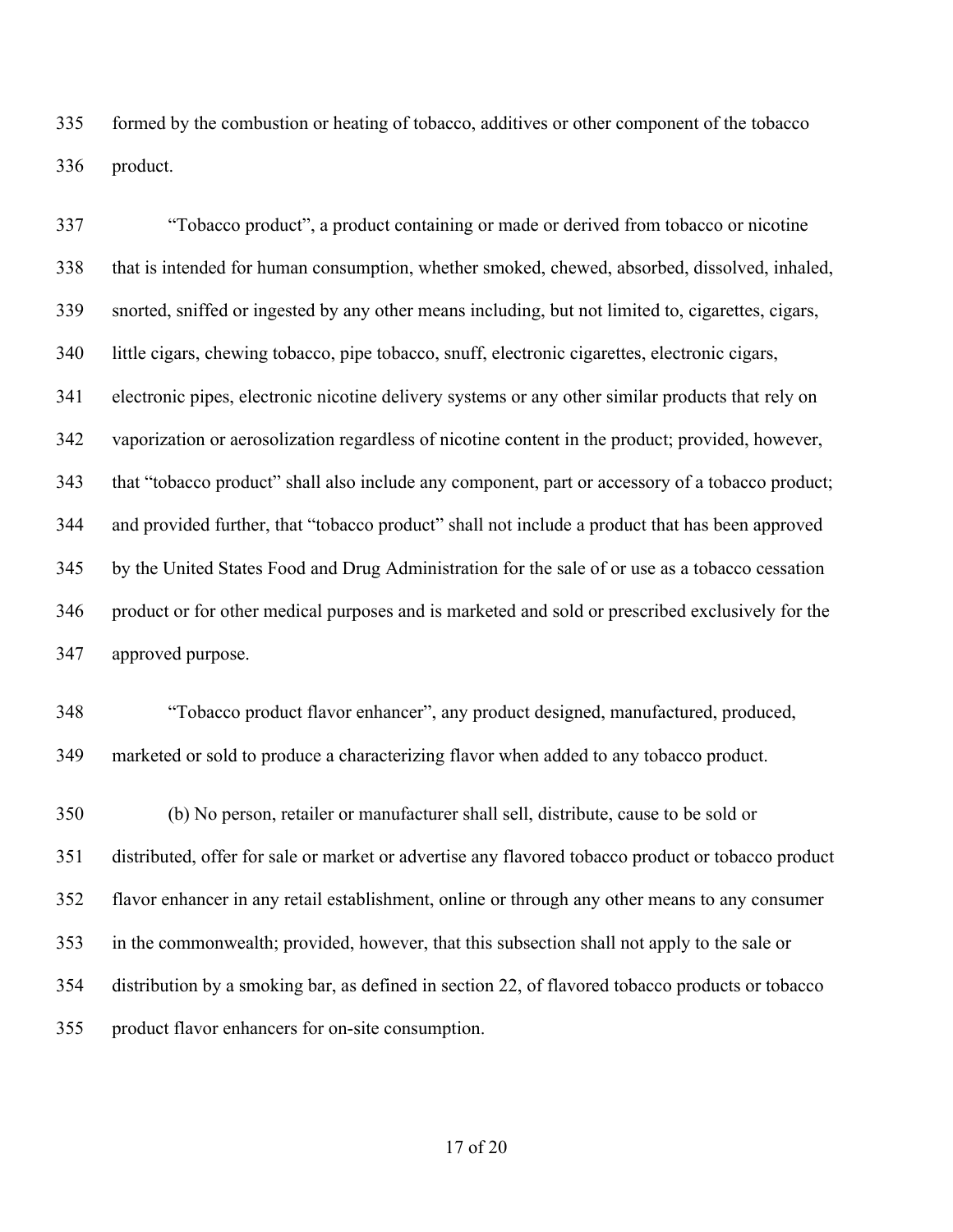(c) A person, retailer or manufacturer may make a sale of flavored tobacco products as it applies to electronic nicotine delivery systems by online, phone, or other means for delivery to a consumer located in another State.

 (d) Public statements, claims or indicia made or disseminated by a manufacturer or by any person authorized or permitted by the manufacturer to make or disseminate public statements, claims or indicia concerning such tobacco product, that such tobacco product has or produces a characterizing flavor shall constitute presumptive evidence that the tobacco product is a flavored tobacco product.

 (e) A person who violates this section shall be subject to the same fines established for violations of section 6.

 (f) Marijuana or marijuana products as defined in section 1 of chapter 94G shall not be subject to this section.

 (g) The department of public health may promulgate procedures, rules or regulations that it deems necessary to implement this section.

 Section 29. (a) For the purposes of this section, the following words shall have the following meanings unless the context clearly requires otherwise:

 "Electronic nicotine delivery system", an electronic device, whether for 1-time use or reusable, that can be used to deliver nicotine or another substance to a person inhaling from the device including, but not limited to, electronic cigarettes, electronic cigars, electronic cigarillos, electronic pipes, vaping pens, hookah pens and other similar devices that rely on vaporization or aerosolization; provided, however, that "electronic nicotine delivery system" shall also include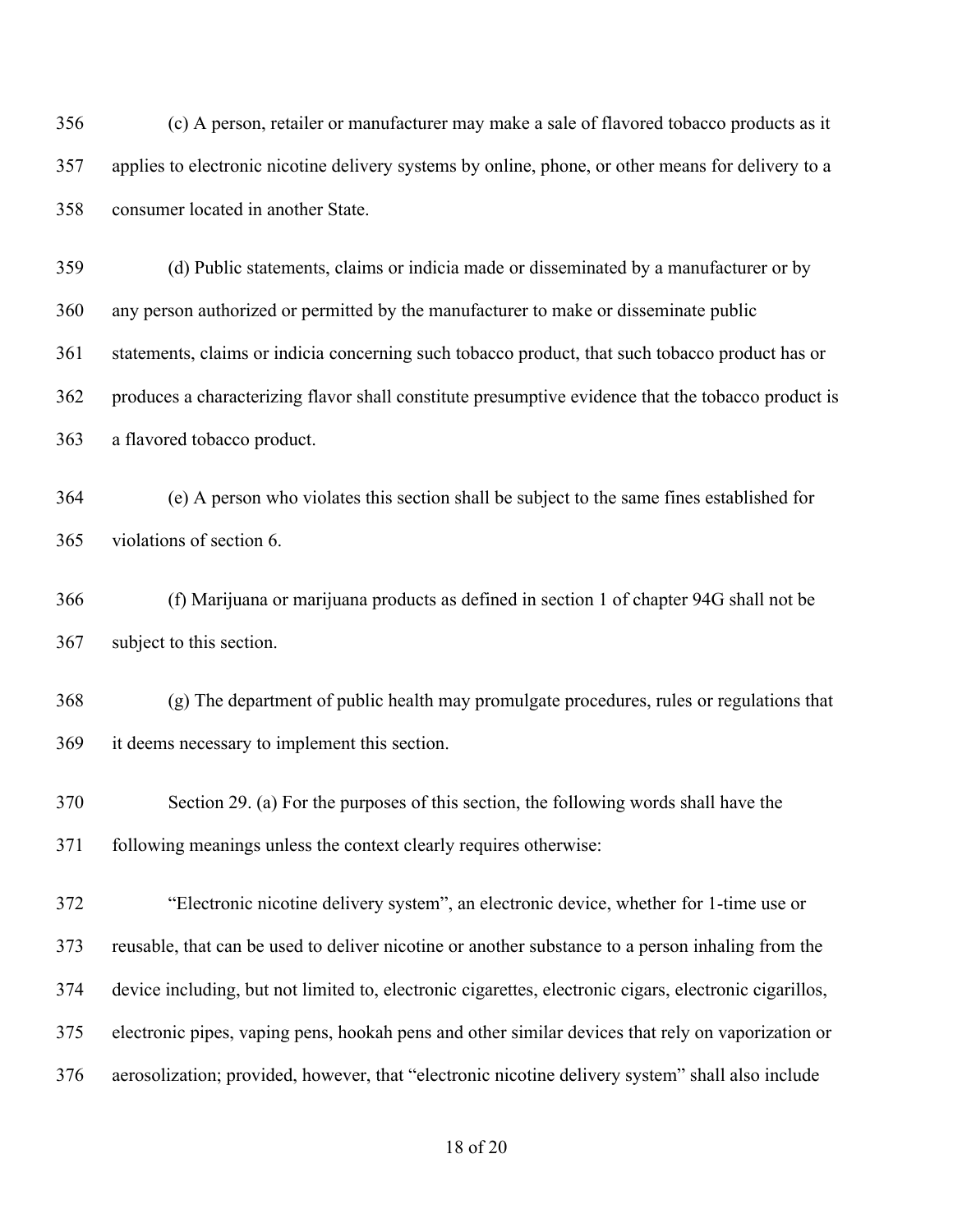| 377 | any noncombustible liquid or gel that is manufactured into a finished product for use in such      |
|-----|----------------------------------------------------------------------------------------------------|
| 378 | electronic device; provided further, that "electronic nicotine delivery system" shall also include |
| 379 | any component, part or accessory of a device used during the operation of the device even if the   |
| 380 | part or accessory was sold separately; and provided further, that "electronic nicotine delivery    |
| 381 | system" shall not include a product that has been approved by the United States Food and Drug      |
| 382 | Administration for the sale of or use as a tobacco cessation product or for other medical purposes |
| 383 | and is marketed and sold or prescribed exclusively for that approved purpose.                      |
| 384 | "Person", an individual, firm, fiduciary, partnership, corporation, trust or association,          |
| 385 | however formed, or a club, trustee, agency or receiver.                                            |
| 386 | "Retail tobacco store", shall have the same meaning as in section 22.                              |
| 387 | "Smoking bar", shall have the same meaning as in section 22.                                       |
| 388 | (b) No person shall sell an electronic nicotine delivery system with nicotine content              |
| 389 | greater than 20 milligrams per milliliter; provided, however, that this subsection shall not apply |
| 390 | to retail tobacco stores or smoking bars.                                                          |
| 391 | (c) A person who violates this section shall be subject to the same fines established for          |
| 392 | violations of section 6.                                                                           |
| 393 | SECTION 24. Sections 1, 2, 3 and 5 to 16, inclusive, and section 23 as it applies to all           |
| 394 | tobacco products except for electronic nicotine delivery systems shall take effect on June 1,      |
| 395 | 2020."                                                                                             |
| 396 | And by inserting before the enacting clause the following emergency preamble:-                     |